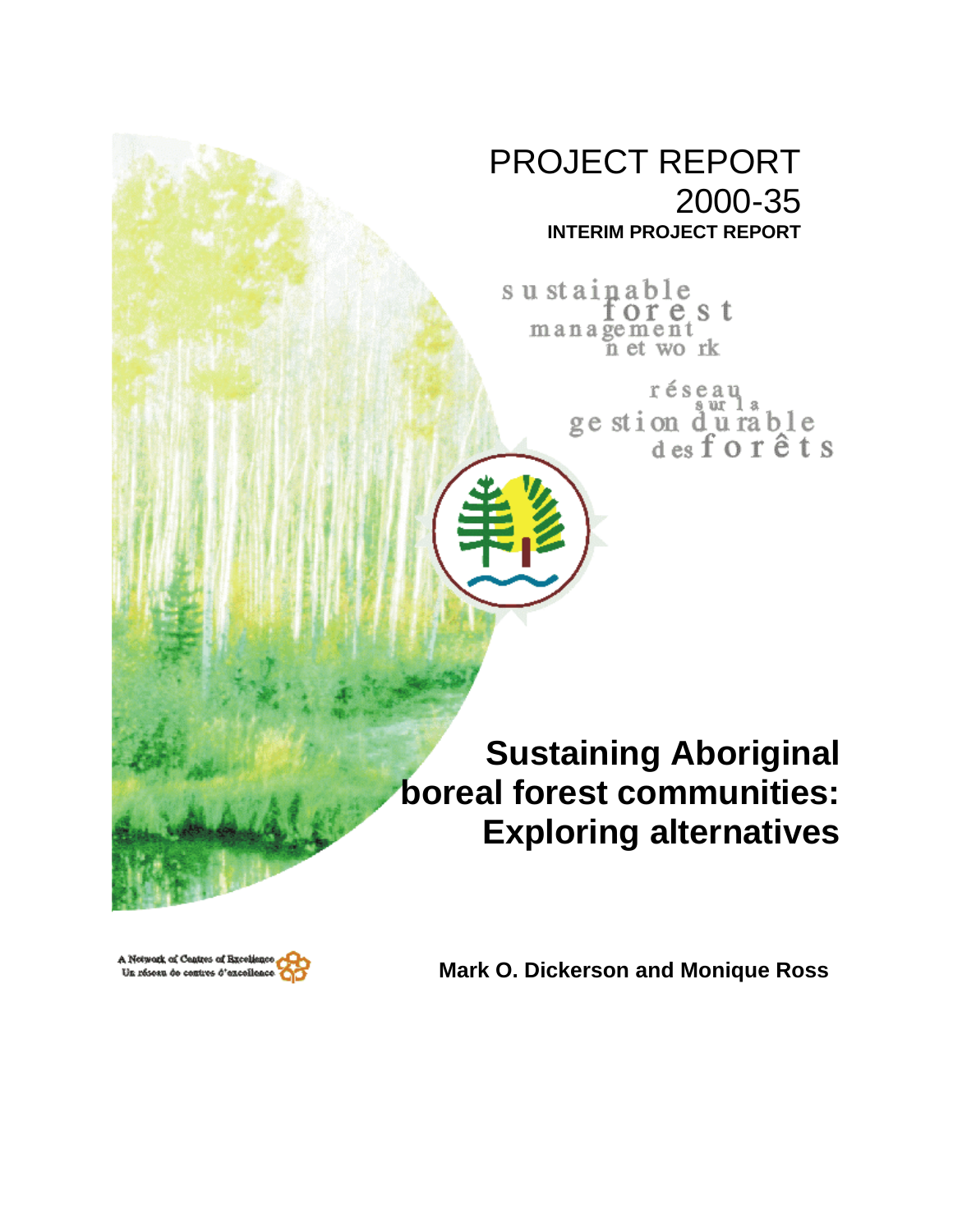For copies of this or other SFM publications contact:

Sustainable Forest Management Network G208 Biological Sciences Building University of Alberta Edmonton, Alberta, T6G 2E9 Ph: (780) 492 6659 Fax: (780) 492 8160 http://www.ualberta.ca/sfm/

ISBN 1-55261-095-0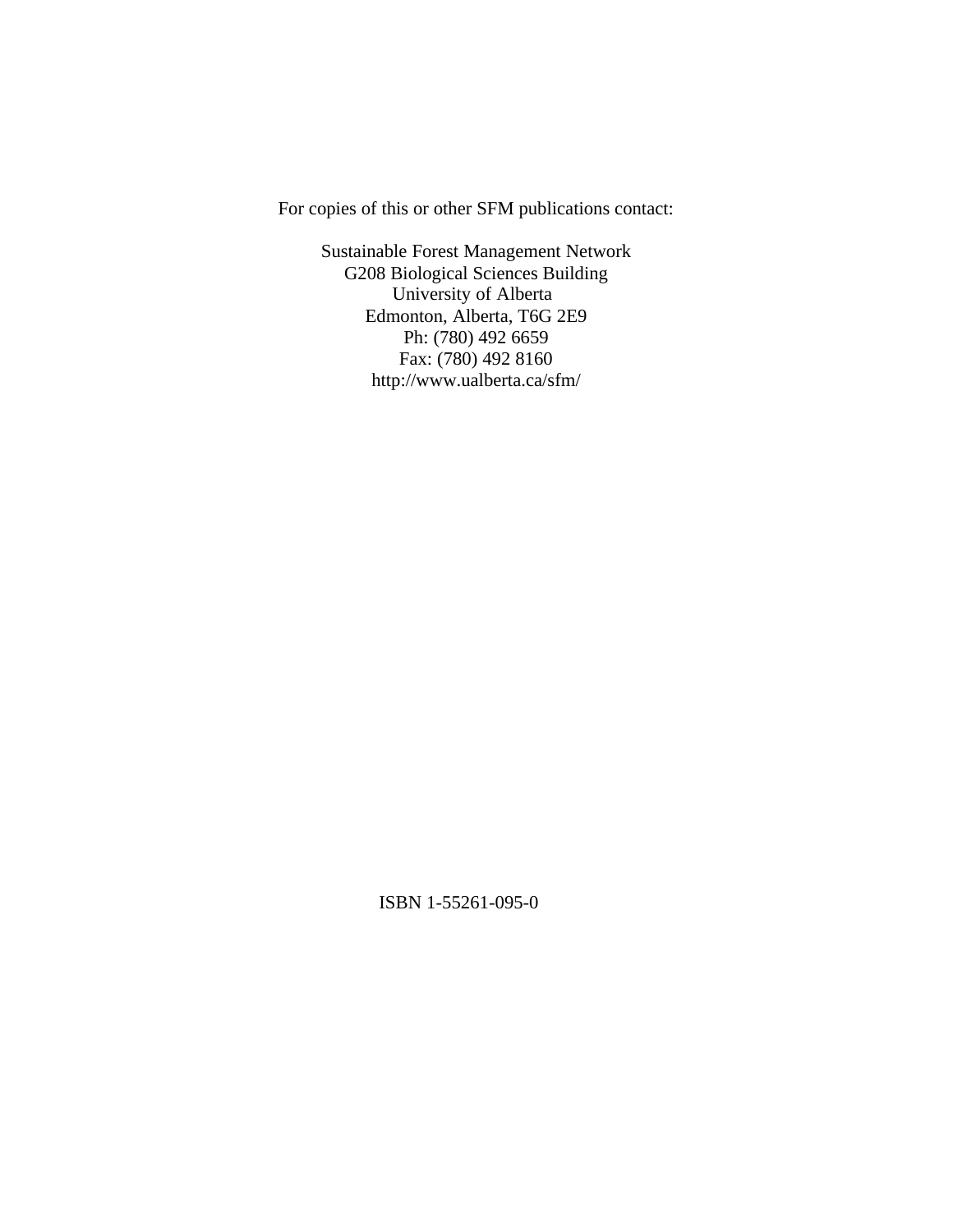# **Sustaining Aboriginal Boreal Forest Communities: Exploring Alternatives**

by

**Mark O. Dickerson Monique Ross**

 Sustainable Forest Management Network University of Calgary, Calgary, Alberta

**September 2000**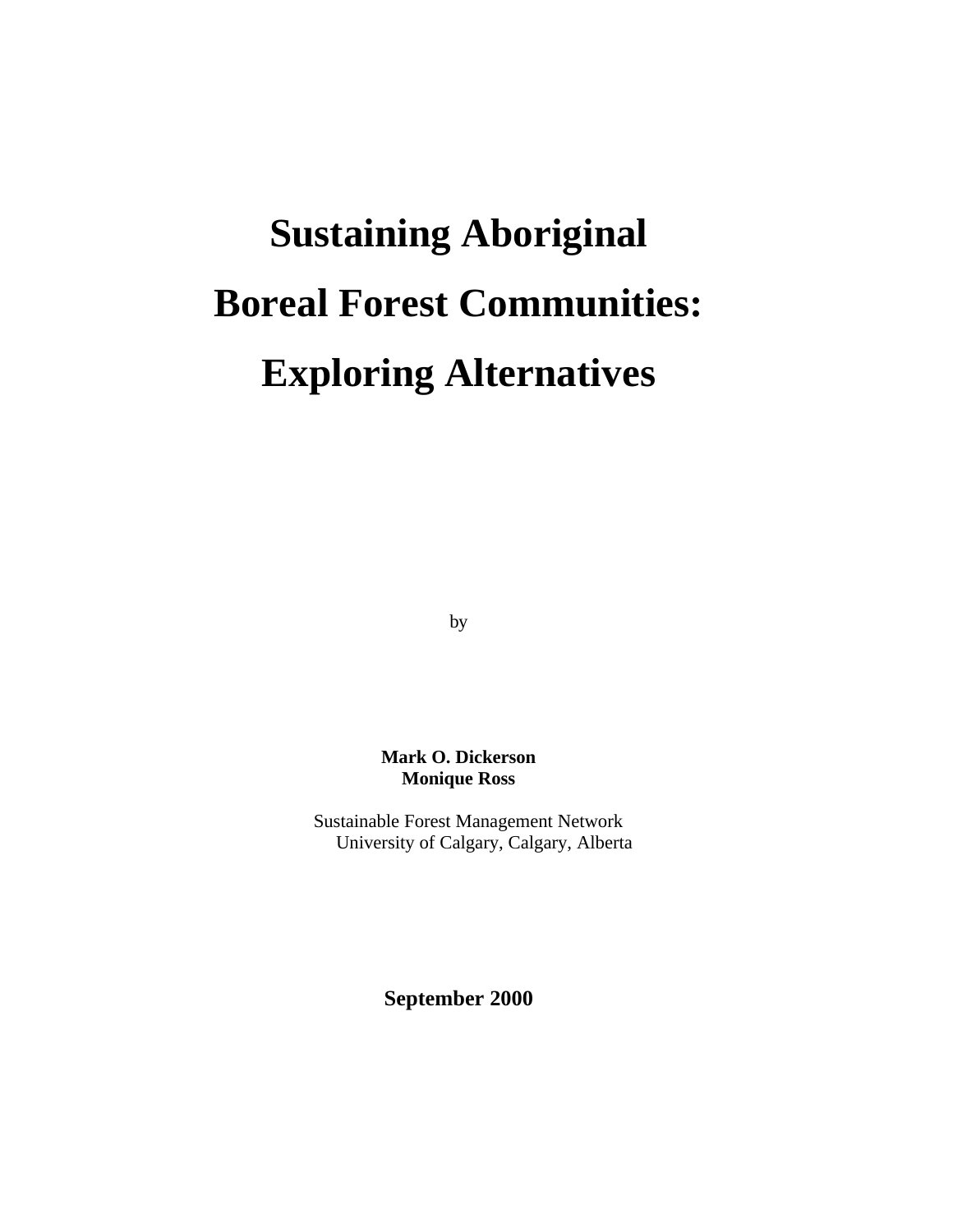# **ABSTRACT**

The Sustainable Forest Management Network research project, "Sustaining Aboriginal Boreal Forest communities: Exploring Alternatives" involves three components: Traditional Land Use and Occupancy Studies (TLUOS), Co-management of forest resources, and an assessment of forest tenure systems in light of the particular values and needs of Aboriginal communities. Research data from these projects can be summarized as follows.

- 1. The impact of TLUOS has been limited. The studies have been completed and have raised the awareness of First Nation peoples of traditional land uses and values. At the same time there is little use by government and industry officials of the studies to facilitate an integrated process for resource management.
- 2. The concept of co-management implies equal participation on the part of all parties involved in managing forest resources. First Nation peoples have been involved in a co-management process but unfortunately not on an equal basis. It has been difficult to change the traditional forest allocation and harvesting process dominated by government and industry.
- 3. The above problems may have a critical link to the forest tenure system for First Nations. The existing tenure system is structured to accommodate the provincial government and industry, and Aboriginal peoples are forced to work within that system. Changing the forest tenure system might give First Nations a more equal position in an integrated forest management process.

Thus, changes in the use of TLUOS, changes in the co-management process, and changes in the forest tenure system are needed to give First Nations an opportunity to become more formal partners in forest management. These changes will require public policy changes, and they may be key to economic development in Aboriginal communities.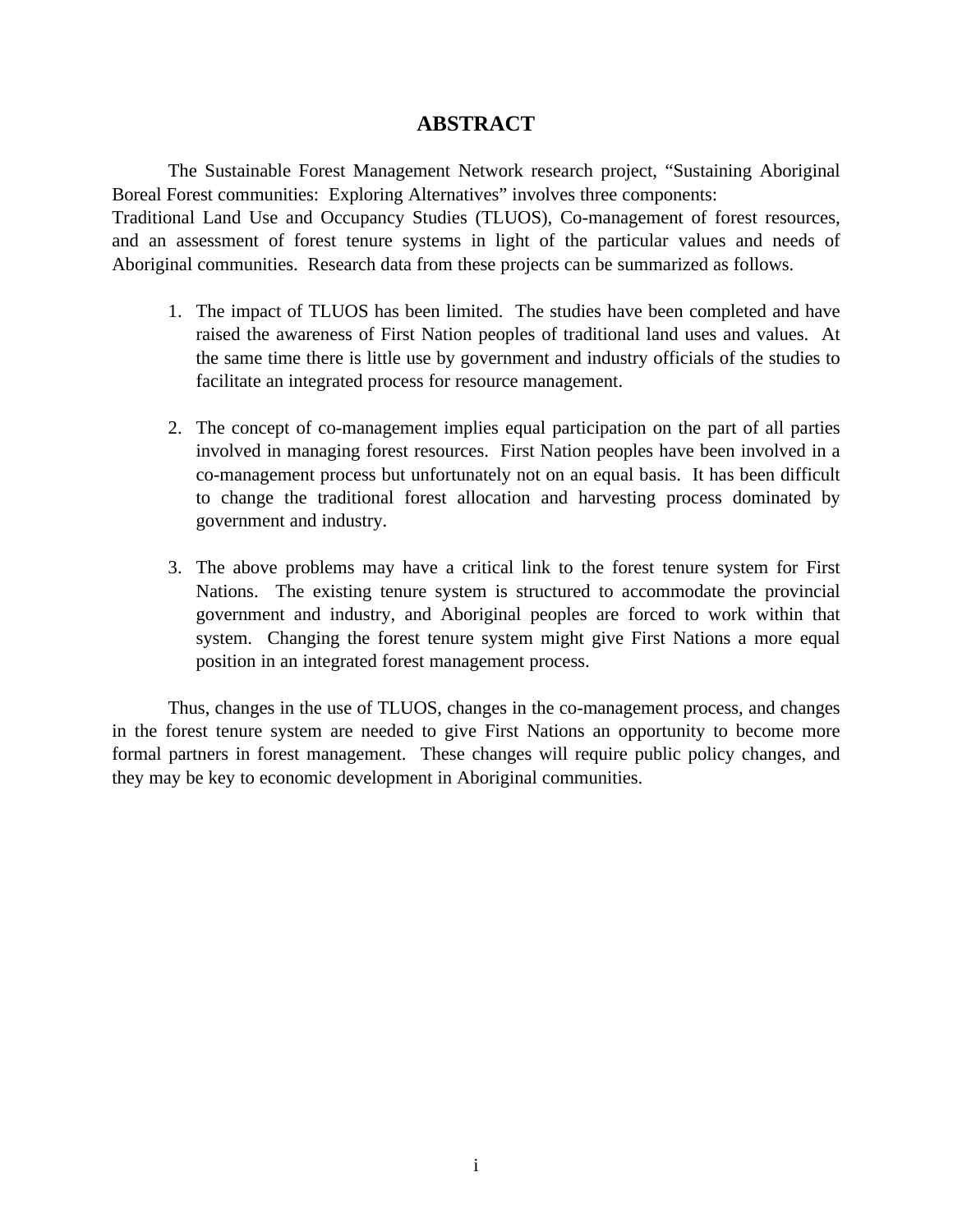#### **INTRODUCTION**

In 1999-2000, the Sustainable Forest Management Network research project at the Arctic Institute of North America (AINA) continued its search for meaningful Aboriginal involvement in forest decision-making. The three key components of this research are: Traditional Land Use and Occupancy Studies (TLUOS); Co-management of forest resources; and an assessment of forest tenure systems in light of the particular values and needs of Aboriginal communities. Research in the three areas was conducted in partnership between AINA and three Aboriginal First Nations, Dene Thá, Fort McKay and Kituskeenow. Objectives of the components were (1) in Aboriginal Communities, determine the value of traditional land use patterns and places and their role in managing forest resources, (2) in Aboriginal Communities, determine if Comanagement can be a tool for Aboriginal participation in forest resource management, and (3) to determine the influence of forest tenure systems on First Nation involvement in managing forest resources. In 1999/2000 the basic research on these projects was completed. Now we are in a position to assess their impact, to draw conclusions, and to determine how these conclusions might lead to policy proposals regarding Aboriginal communities and integrated forest resource management.

# **TRADITIONAL LAND USE AND OCCUPANCY STUDIES**

The TLUOS were designed to establish First Nations traditional knowledge of places and processes on lands surrounding their communities. The hope was that establishing these traditional places and processes would be a first step in involving Aboriginal people in the management of forest resources. The questions is, have these studies had an impact on integrating the management of forest resources? Have they been used by governments in allocating forest resources? Or, have they been used by industry in harvesting these resources?

At this point in time, the conclusion is negative (Robinson, Ross 1997; MacKinnon, Apentiik, Robinson 1999). It is clear that, while the TLUOS are recognized, they are not being used in the allocation of harvesting of forest resources. Data from the studies indicate clearly the need for a more "collaborative" (MacKinnon, Apentiik, Robinson 1999:26) approach in which officials from government and industry would work together in the management of forest harvesting. It is clear there is no incentive for Aboriginal peoples to be considered as partners in the planning of forest management. Moreover, it was determined that the government was the logical "convenor" (ibid. 25) of all parties as a first step in moving toward a more collaborative process of integrated forest management. This lack of coordination and collaboration needs to be addressed in terms of public policy alternatives.

Current research (2000/2001) involves an assessment of the impact of TLUOS in Aboriginal communities. These studies are in progress. The theoretical framework in which this assessment will be examined involves how "intervention" in Aboriginal communities has consequences. The TLUOS are a form of intervention. The consequences of this intervention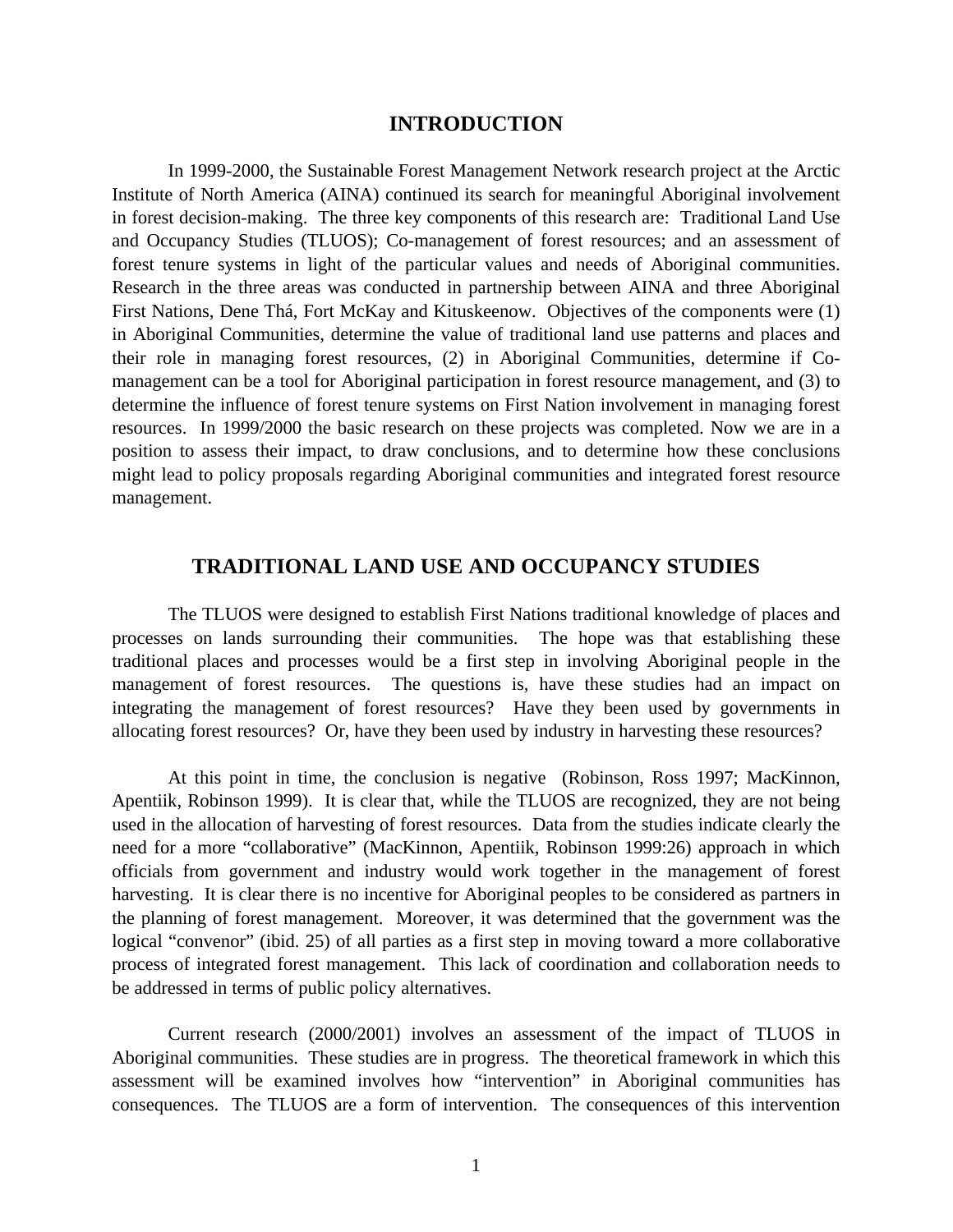affect the community as a whole as well as individuals who reside in the community. At this point we feel there is sufficient evidence to support generalizations about the impact the studies are having. Once we establish the impact of the studies, we will have a better picture of the relationship between government, industry and First Nation communities in managing forest resources. We will then be able to suggest policies that could lead to greater involvement by Aboriginal people in the management of resources. And of course this involvement in resource management may in turn lead to greater economic development for the Aboriginal communities.

### **CO-MANAGEMENT OF FOREST RESOURCES**

Co-management has been perceived as a means for involving First Nations in forest resource management. Indeed, the idea has generated a great deal of hope and expectations by Aboriginal peoples, and often is seen as a way to integrate forest resource management (Chambers 1999).

In reality, co-management experiences in Canada are very different. There have been positive developments with co-management. For example, involvement by First Nation's peoples with government and industry officials has resulted in a greater appreciation of traditional knowledge and values. In effect, this involvement has led to a greater appreciation of the "cultural differences" between a modern industrial society and a more traditional, Aboriginal society (ibid. 22). At the same time, co-management as practised by forest resource stakeholders is more likely to manifest "consultation and cooperation" but not literally co-management (ibid.21). There are a number of reasons for this difference in perception and reality, not the least of which is the lack of ownership by First Nations of the forest resource and the lack of clear recognition, and understanding of Aboriginal and Treaty rights. Traditionally, the province and the industry have allocated and harvested the resources. And obviously it is difficult for these two parties to accept First Nations as an equal partner in co-managing the resource.

In short, co-management has not led to an integrated process of forest management. And again, this finding should lead to policy recommendations designed to rectify the situation by involving First Nation people more directly in managing the forest resource.

#### **FOREST TENURE SYSTEMS AND MANAGING FOREST RESOURCES**

Forest tenure is a critical and certainly a contentious issue with First Nations. In fact, a specific forest tenure system may be the key to integrated forest management and economic development for Aboriginal communities within the Boreal forest.

The existing forest resource allocation structures were not developed with the intention of providing First Nations with access to forest resources. In their search to gain improved access to forest resources (e.g. through co-management agreements or joint ventures), First Nations are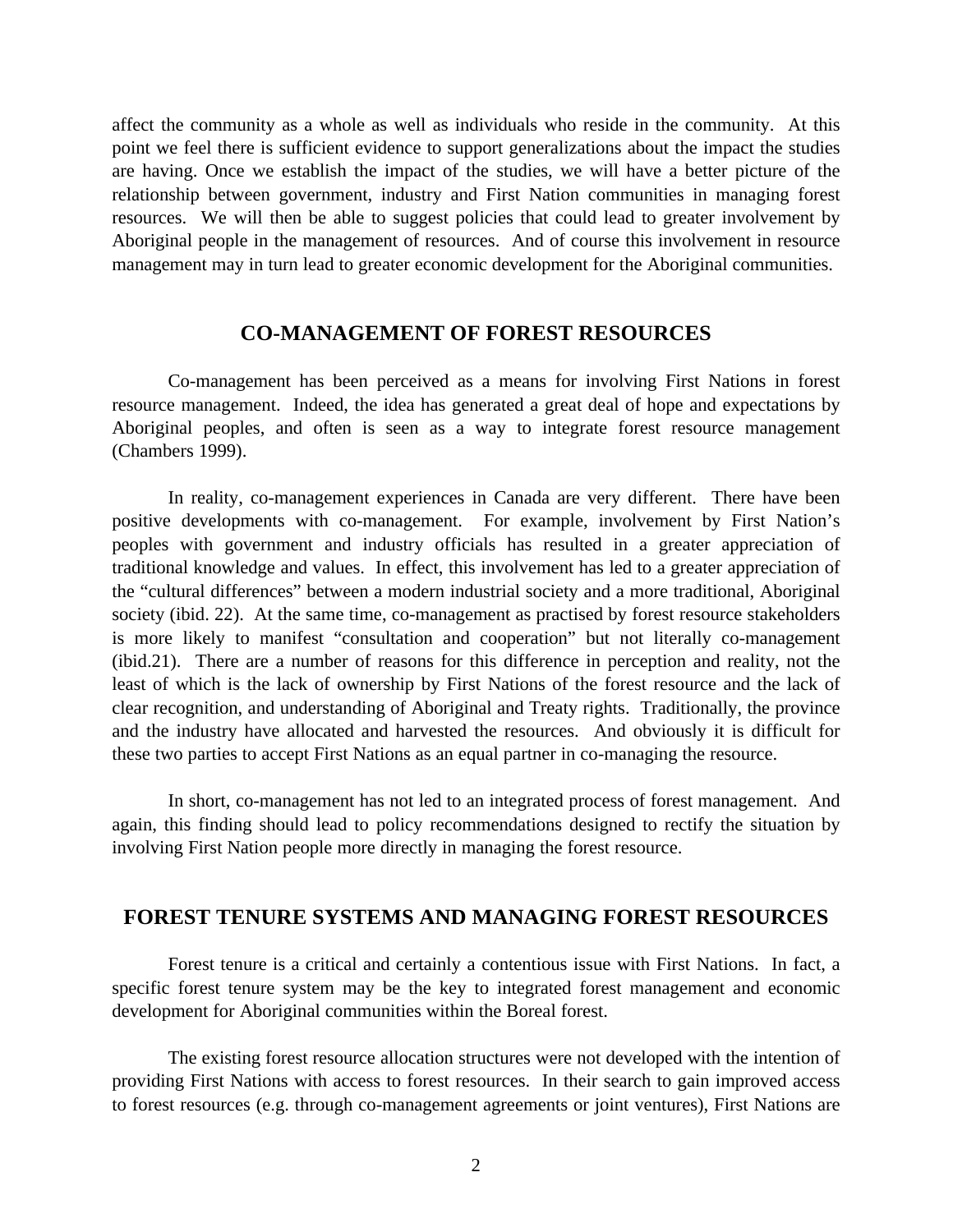obliged to operate within the confines of the existing tenure system. Aboriginal communities face great difficulty in attempting to reconcile traditional community values and institutions with provincially imposed regulations and requirements. Further, the provincial system of rights allocation does not recognize existing Aboriginal and Treaty rights. The purpose of our research is to bring to light these issues and to identify the legal and policy changes needed to accommodate the needs and rights of First Nations and those of industrial forestry.

## **CONCLUSION**

The SFM Network Project "Sustaining Aboriginal Boreal Forest Communities: Exploring Alternatives," (1999/2000), includes three components. Conclusions from research in each of the components are becoming clear. These conclusions, however, may be altered by the final results of research now being conducted in First Nation communities (2000/2001).

The results of TLUOS are of value, especially for First Nation peoples. For the results of these studies to have full impact, however, adjustments must be made by officials from the provincial government and industry. The problem is that the studies have been recognized but not used. Clearly, there is a need for greater cooperation and collaboration on the part of all parties before there is in fact an integrated process of resource management in northern Alberta.

Co-management does represent one way that First Nations can become involved in managing forest resources. However, again adjustment must be made by government and industry officials before the concept can become a reality. One critical problem is that governments and industry do not accept First Nations as equal partners in the management of forest resources. This lack of equity has led to ineffective results with TLUOS and with the comanagement idea.

One solution to the above problems may be in changing the forest tenure system for First Nations. The present tenure system favours the province and the wood products industry and obliges First Nations to operate within the confines of that system. Changing this system to give First Nations more flexibility to manage for different values and needs could alleviate a number of problems involving Aboriginal communities. It could lead to a more integrated process for managing forest resources and in the long run greater economic development for First Nation peoples.

#### **REFERENCES**

- Chambers, F. 2000. Workshop Proceedings: From Co-management to Co-Jurisdiction of Forest Resources: A Practictioners' Workshop.
- MacKinnon, L., Apentiik, C., Robinson, M.P. 1999. Revisiting Traditional Land Use and Occupancy Studies: Problem and Prospects for Use in Resource Management in Alberta.